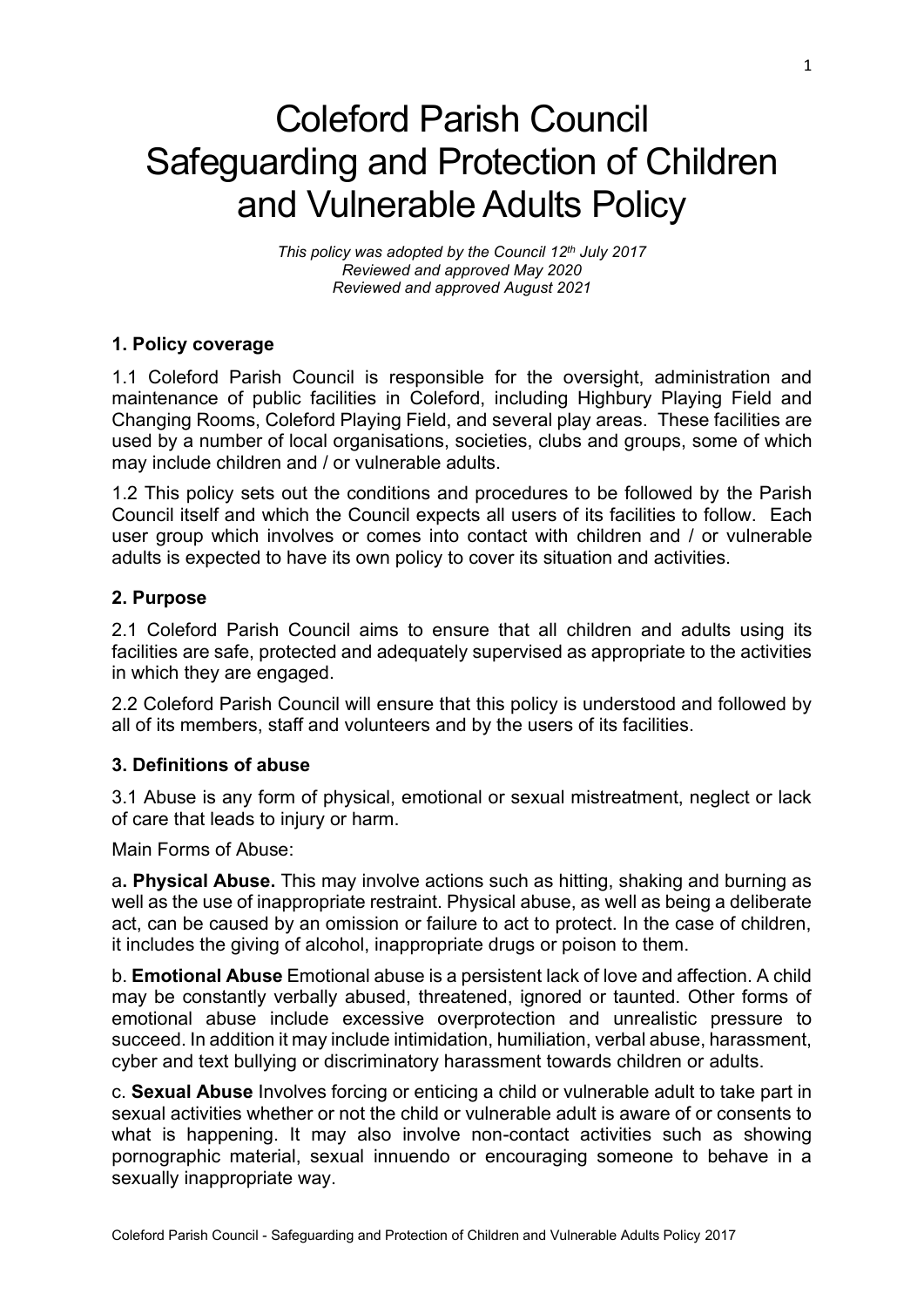d**. Neglect** The persistent failure to meet a child's or vulnerable adult's basic physical and/or psychological needs. These needs include adequate food and warm clothing and also medical care, social care and educational services. Neglect may include simply being left alone or excluded.

3.2 Disabled adults and children may be particularly vulnerable to abuse and may have added difficulties in communicating what is happening to them. Dependency on others for primary needs, e.g. feeding and clothing, may make a person feel powerless to report abusive treatment.

# **4. Nominated person**

4.1 The Parish Council's nominated person, with overall responsibility for maintaining and monitoring the effectiveness of this policy and its procedures, is Philip Ham, Chairman of the Parish Council, 01373 812152,

4.2 Each user group is expected to have its own nominated person, whose name and contact details must be displayed where the group meets for members and relatives to access easily.

## **5. Recruitment**

5.1 All Parish Councillors, staff, volunteers and officials of user groups who regularly deliver activities for children and or vulnerable adults will be checked through the Disclosure and Barring Service (DBS).

5.2 From 12<sup>th</sup> July 2017 all employees and volunteers who will work with children and / or vulnerable adults must possess up to date certificates issued by the DBS before they can be legally employed. This will also apply to the users of Parish Council facilities.

5.3 Volunteers and members of user groups in a non-supervisory position must have, as a minimum, two references that have been followed up and are satisfactory.

5.4 Those who have not been checked through the DBS must never be left alone with vulnerable adults or children and must not be placed in any supervisory position.

## **6. Training**

6.1 The Parish Council's nominated person will attend certified Safeguarding Vulnerable Adults, Child Protection, Risk Assessment and Health & Safety training, the cost to be covered by Coleford Parish Council.

6.2 Safeguarding vulnerable adult and child protection issues and procedures will be presented and understood during induction of all Parish Councillors, staff, volunteers and officials of user groups. This will include awareness of the signs and indicators of abuse, and the action to take if abuse is suspected.

## **7. Procedures**

7.1 When engaged in activities involving vulnerable adults and/or children, **all Parish Councillors, staff, volunteers and officials of user groups must be fully aware of the Guidelines for Working with Children and Vulnerable Adults at Appendix A** to this policy.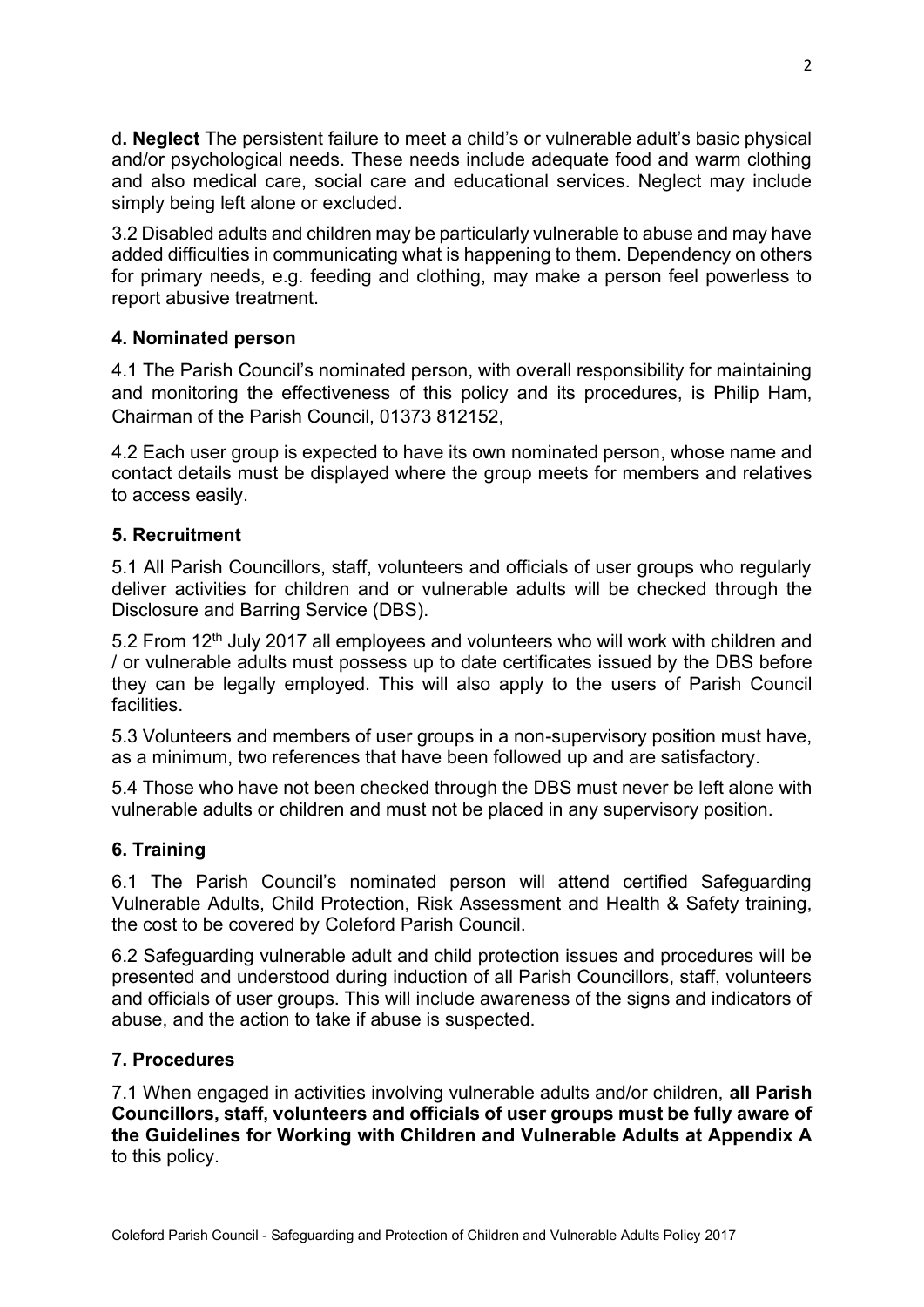7.2 **The procedure for responding to a child or vulnerable adult who says that they or another person are being abused** and for responding to allegations against members, staff, volunteers, officials of user groups or other persons is:

- 1) Allow the person to speak without interruption, accepting what is said, but **do not** investigate.
- 2) Alleviate feelings of guilt and isolation, while passing no judgement. Reassure them that they did the right thing by talking to you.
- 3) Advise that you will try to offer support, but that you MUST pass the information on.
- 4) Record the facts as you know them.
- 5) Refer the allegation immediately and directly to:
	- i. for user group activities, the group's own nominated person (if the group's nominated person is not available or is implicated, refer to the Parish Council's nominated person)
	- ii. for Parish Council activities, the Parish Council's nominated person (if the nominated person is not available or is implicated, refer to the vice chairperson of the Parish Council).
- 6) Refer all allegations, no matter how insignificant they seem or when they occur.
- 7) Try to ensure that no one is placed in a position which could cause further compromise.

7.3 **Action to be taken by the nominated person** as soon as possible and in any event within 24 hours:

- 1) Record dates, times, facts, observations, verbatim speech, if possible, as soon as possible after the incident or disclosure has occurred.
- 2) Ensure correct details are available for young person's/vulnerable adult's name and address, and the name and address of their parent or carer.
- 3) Immediately contact Social Services through Somerset Direct (0300 123224). Ask for a duty officer and indicate that you wish to discuss a matter of child/vulnerable person protection. Ask for the name of the person to whom you are speaking.
- 4) Do not filter out or withhold any information.
- 5) Ask if there is anyone else who should be informed.
- 6) Prepare a confidential file. Record all notes, conversations and advice from Social Services. Every effort should be made to ensure that confidentiality is maintained for all concerned. Information should be stored in a secure place with limited access to designated people, in line with data protection legislation.
- 7) Follow the advice from Social Services. Take no other action unless advised

7.4 **Responding to concerns** about a vulnerable adult's or child's welfare where there has been no specific disclosure or allegation:

1) All Parish Councillors, staff, volunteers and members of user groups are encouraged to share concerns with the Parish Council's nominated person. The Parish Council's nominated person will, if appropriate, make a referral to Social **Services**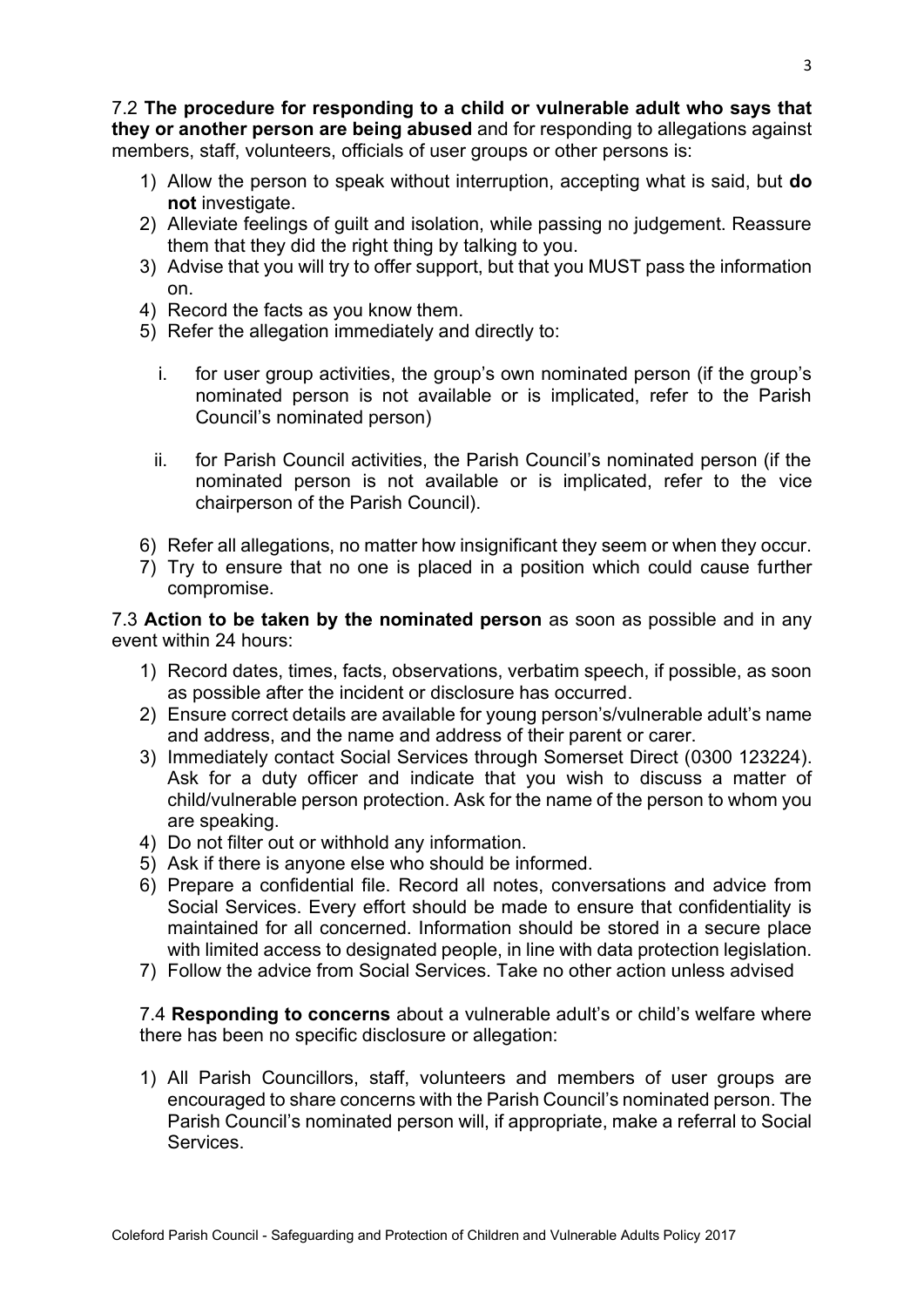- 2) Recognising abuse is not easy. The list below provides some indicators. However, it is not exhaustive and these indicators do not, on their own, provide confirmation:
	- Unexplained or suspicious injuries, e.g. bites or bruising.
	- An injury for which the explanation seems inconsistent or which has not been treated adequately.
	- Change in behaviour, including becoming withdrawn or aggressive.
	- Displaying inappropriate sexual awareness for their age.
	- Refusal to remove clothing for normal activities, e.g. swimming.
	- Looking neglected in appearance.
	- Losing or putting on weight for no apparent reason.
	- Lack of trust in adults.

7.5 **Dealing with allegations of abuse** against Parish Councillors, staff, volunteers or officials of user groups:

- 1) All allegations against Parish Councillors, staff, volunteers or officials of user groups should be referred to the Parish Council's nominated person:
- 2) The Parish Council's nominated person will immediately notify Social Services of the allegation. The allegation must not be discussed with the accused person at any stage, as an external enquiry will be made.
- 3) The person accused will be suspended immediately in accordance with their contract or terms of membership, pending the results of the external investigation or assessment.

## 7.6 **Use of video and photography:**

- 1) The use of photographs and images of children and vulnerable adults will be controlled to prevent possible misuse. In general, agreement must be sought from parents or carers that images can be used as appropriate.
- 2) This applies to all user groups.

#### **8. Review**

8.1 This policy will be reviewed and renewed annually, as part of the Parish Council's key policies and procedures during April / May.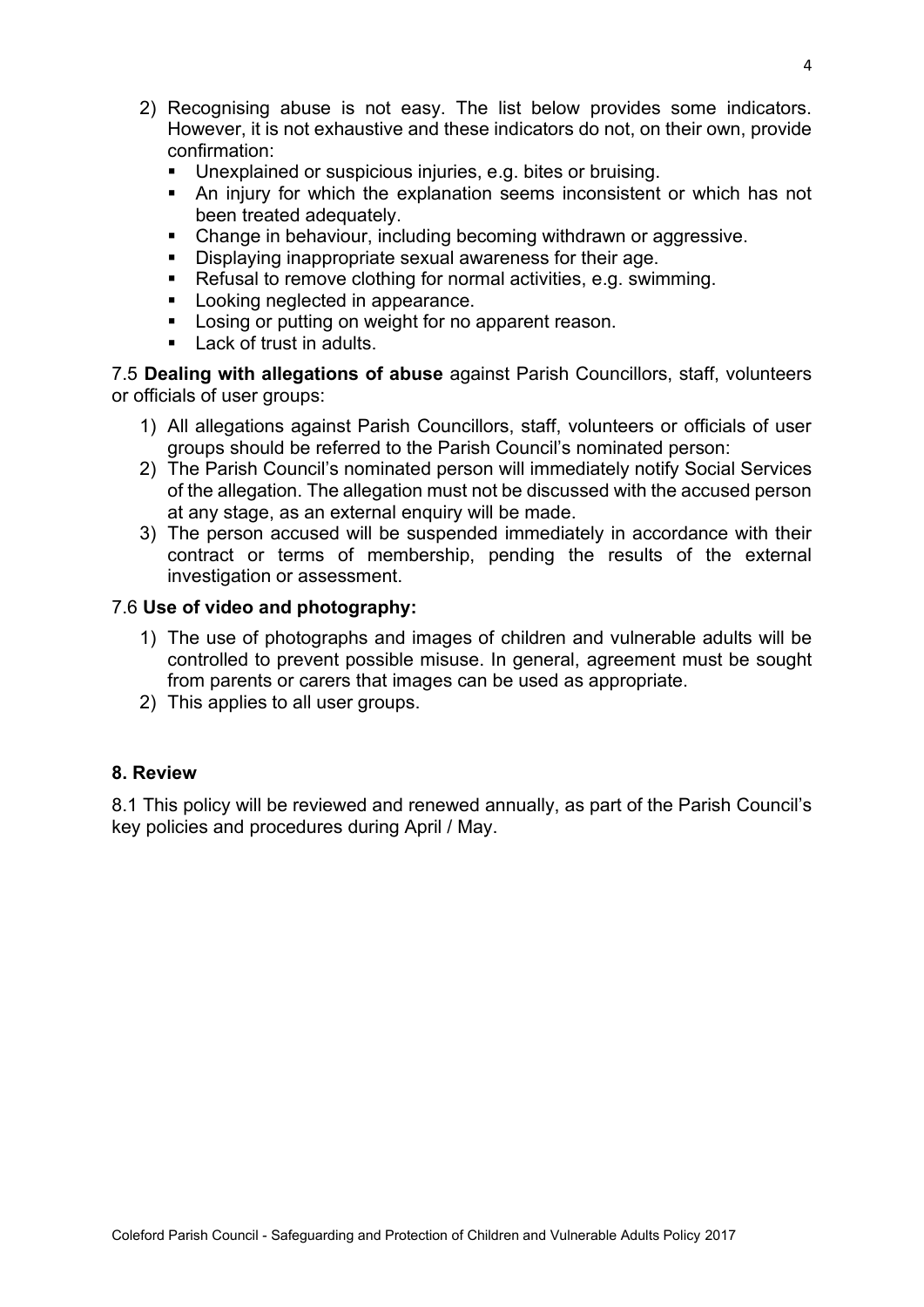#### **Appendix A**

## **Coleford Parish Council Guidelines for Working with Vulnerable Adults and Children**

These guidelines apply to all those involved in activities organised by Coleford Parish Council or by the users of its facilities.

#### **You must:**

**Prepare risk assessments** of proposed activities as required, taking advice as necessary from the Parish Council's nominated person.

Carry out and sign off **risk minimisation actions** identified.

#### **Maintain adequate adult to child ratios**:

- − 1/8 for under 8 year olds;
- − 1/10 for over 8 year olds.

(Note: These ratios may be further reduced if necessary for a particular activity or to meet access requirements).

**Exercise your right to refuse** to lead activities, in any setting, if these ratios are not maintained and adequate support is not provided. (In such cases, the Parish Council's nominated person should be notified immediately).

**Treat everyone with respect**, regardless of their age, ethnicity, social background, ability, sexual orientation, culture or religious beliefs.

**Provide an example of good conduct** you wish others to follow.

**Plan activities** which involve more than one other person being present, or at least which are within sight or hearing of others.

**Always ask a vulnerable adult's or child's permission** if they need help of a personal nature, e.g. going to the toilet.

□ **Respect** a person's right to personal privacy.

**Provide access** for young people to talk to others about any concerns they may have.

**Encourage** young people and adults to feel comfortable and caring enough to point out attitudes or behaviours they do not like.

**Recognise** that special caution is required when you are discussing sensitive issues, such as bullying, bereavement, abuse or personal development.

**Recognise that some adults or children will be more vulnerable** to abuse than others, and may face extra barriers in getting help because of their race, gender, age, religion, disability, sexual orientation, social background or culture.

**Challenge** unacceptable behaviour and report all allegations/suspicions of abuse.

□ **Take every precaution** to ensure that your actions cannot be misconstrued, e.g. physical contact.

**Wear appropriate clothing** and be identifiable at all times.